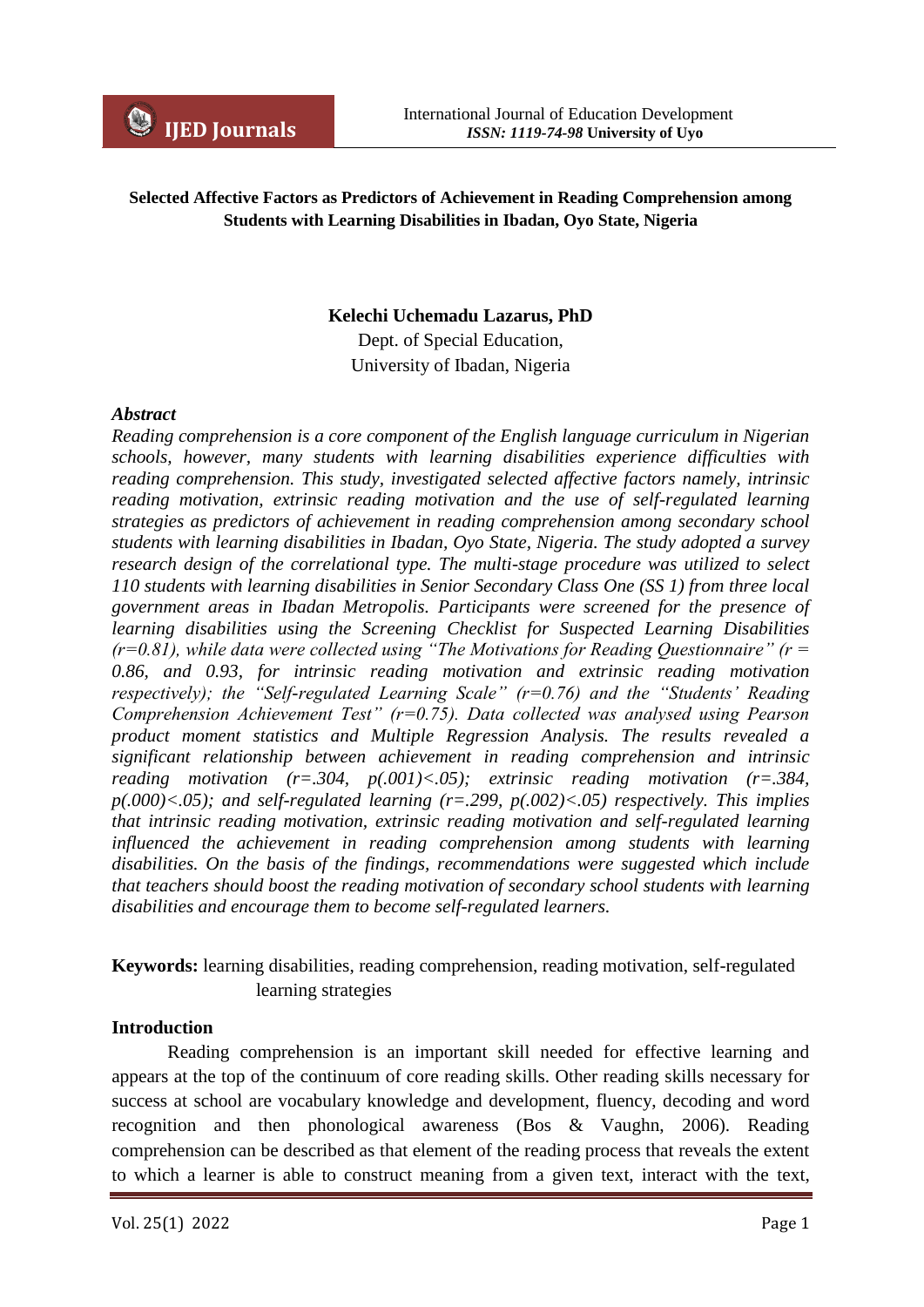answer a variety of questions on the text and think critically about the text. Academic success relies mainly on a learner's ability to comprehend texts in content area subjects. However, some students with learning disabilities exhibit different degrees of difficulties with reading comprehension such as difficulties with connecting what is read with their experience, recalling factual and inferential information from text and making meaning from text read.

Failure to acquire the necessary reading skills leads to inability to comprehend texts, causing students' motivation in reading to decrease (Melekoglu & Wilkerson, 2013). With a lack of motivation to read, and as students make progress through school, the achievement gap between a student with learning disabilities and that of his or her peers without learning disabilities begins to widen. Hence, educators need to improve the reading skills of unmotivated readers who struggle with reading and writing. One way to achieve this would be by investigating into factors such as intrinsic motivation, extrinsic motivation and selfregulation, in order to find out whether they could predict achievement in reading comprehension among students with learning disabilities or not. The findings of a study of this kind would enable special educators to provide better instructional interventions for building reading motivation and self-regulated learning strategies among students with learning disabilities.

Reading motivation refers to values, goals, beliefs and dispositions for reading (Wigfield & Tonks, 2002). This can be either intrinsic or extrinsic motivation. The internal desire to perform a particular task is known as intrinsic motivation whilst the motivation that is promoted by factors external to the individual and unrelated to the task being performed is extrinsic motivation (Ormrod, 2006). Wang and Guthrie (2004) in their framework of reading motivation proposed eight components of intrinsic and extrinsic motivations. This framework indicated that intrinsic motivation has three underlying factors: curiosity (wanting to read on a specific topic due to interest); involvement (experiencing pleasure from reading); and challenge (gaining satisfaction from deciphering complex ideas). It also identified five underlying factors in the extrinsic motivation component as follows: competition (wanting to outdo others in the activity of reading); compliance (wanting to adhere to rules and instructions given), recognition for reading (wanting to receive recognition and gratification for success in reading, grades (expecting good academic evaluations for reading) and social (wanting to share reading and with one's social network) (Khan, Sani & Shaik-Abdullah, 2017).

Wigfield and Guthrie (1997) found that intrinsic motivation constructs such as challenge, curiosity and involvement correlated with students' amount and breadth of reading behaviours. Wang and Guthrie (2004) found that the intrinsic motivation of students positively correlated with their reading skill while there was a negative correlation between students', extrinsic motivation and their reading skill. Becker, McElvany and Kortenbruck (2010) examined 740 students in Grade 3 who were also assessed in Grades 4 and 6. It was found that whereas a positive relationship exists between intrinsic motivation and reading attainment there was a negative relationship between extrinsic motivation and reading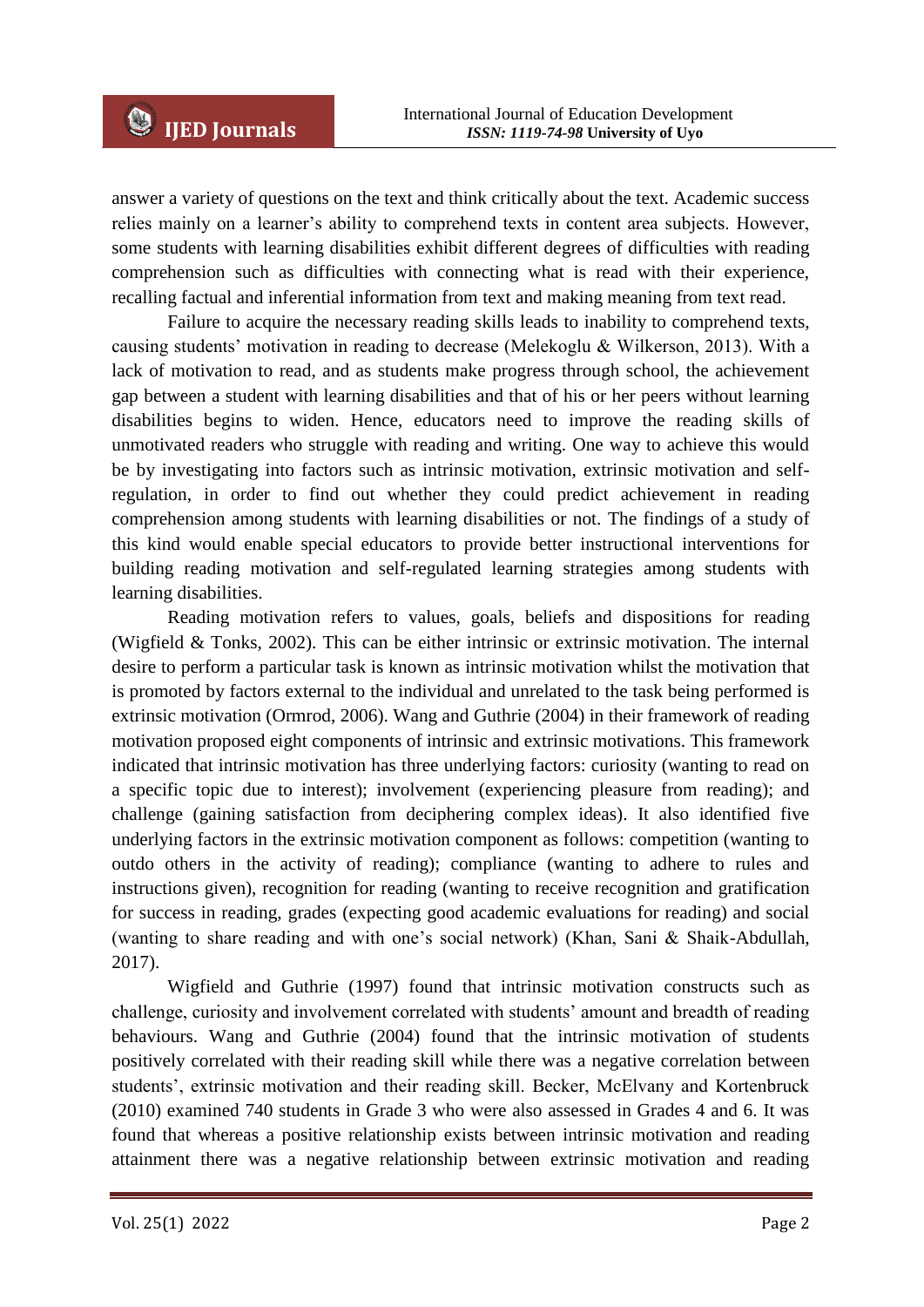attainment. Schaffner and Schiefele (2016) found that intrinsic reading motivation before summer vacation had a positive correlation with both word and sentence comprehension after summer vacation when controlling for comprehension performance before summer vacation, whereas, extrinsic reading motivation did not significantly correlate with end-of-summer comprehension scores.

A study conducted by McGeown, Norgate and Warhuxst (2012) investigated whether there were differences between good readers and poor readers in the relationship between their levels of reading skill and intrinsic and extrinsic reading motivation. The finding revealed that a strong relationship exist between only extrinsic reading motivation and the reading skill among good readers. It was also found that among poor readers, both extrinsic and intrinsic did not correlate significantly with reading skill. There was also a close relationship between poor readers' intrinsic and extrinsic motivations. McGeown, Norgate and Warhuxst (2012) therefore submitted that reading motivation and reading skill may not be directly related to each other contrary to the claim made by some researchers.

Melekoglu and Wilkerson (2013) found that after an eighteen-week period of reading instruction in two elementary schools and one high school in a Midwest state of the United States of America, there was a remarkable improvement in motivation of adolescents without disabilities. In contrast, students with disabilities recorded a decline in their motivation scores. Alfaddai (2015) found that in comparison to students who were not motivated thirteen students from two schools in Saudi Arabia who received incentive-based learning obtained higher academic scores. Hence, Alfaddai (2015) concluded that extrinsic motivation led to improved academic performance.

Self-regulation is the process of setting standards and goals for oneself and engaging in behaviours and cognitive processes that lead to meeting the standards and accomplishing the goals (Ormrod, 2006). Graham and Berman (2012) reported that to address the academic learning difficulties of students with learning disabilities a combination of explicit instruction in metacognitive self-awareness, which underpins self-regulation, with strategies in reading, writing, mathematics and spelling is required. Ho (2004) examined self-regulated learning among 15-year-old students in Hong Kong in comparison with students in other countries that participated in the first cycle of PISA study. It was found that most of the self-regulated learning constructs were positively related to academic achievement in reading, mathematics and science domains in students in Hong Kong.

Studies involving the principles of self-regulated learning such as Antoniou and Souvignier (2007), Zentall and Lee (2009) and Mason (2013) have demonstrated that selfregulation is effective for improving reading comprehension of students. Parker's (2015) study involving fourteen 9th and 10th grade students revealed that teaching students selfregulatory reading techniques leads to improvement in the language functioning and reading comprehension abilities of high school students with language impairment. Similarly, Parker (2016) found that self-‐regulation contributed important variance to reading comprehension in addition to the variance accounted for by oral language comprehension and word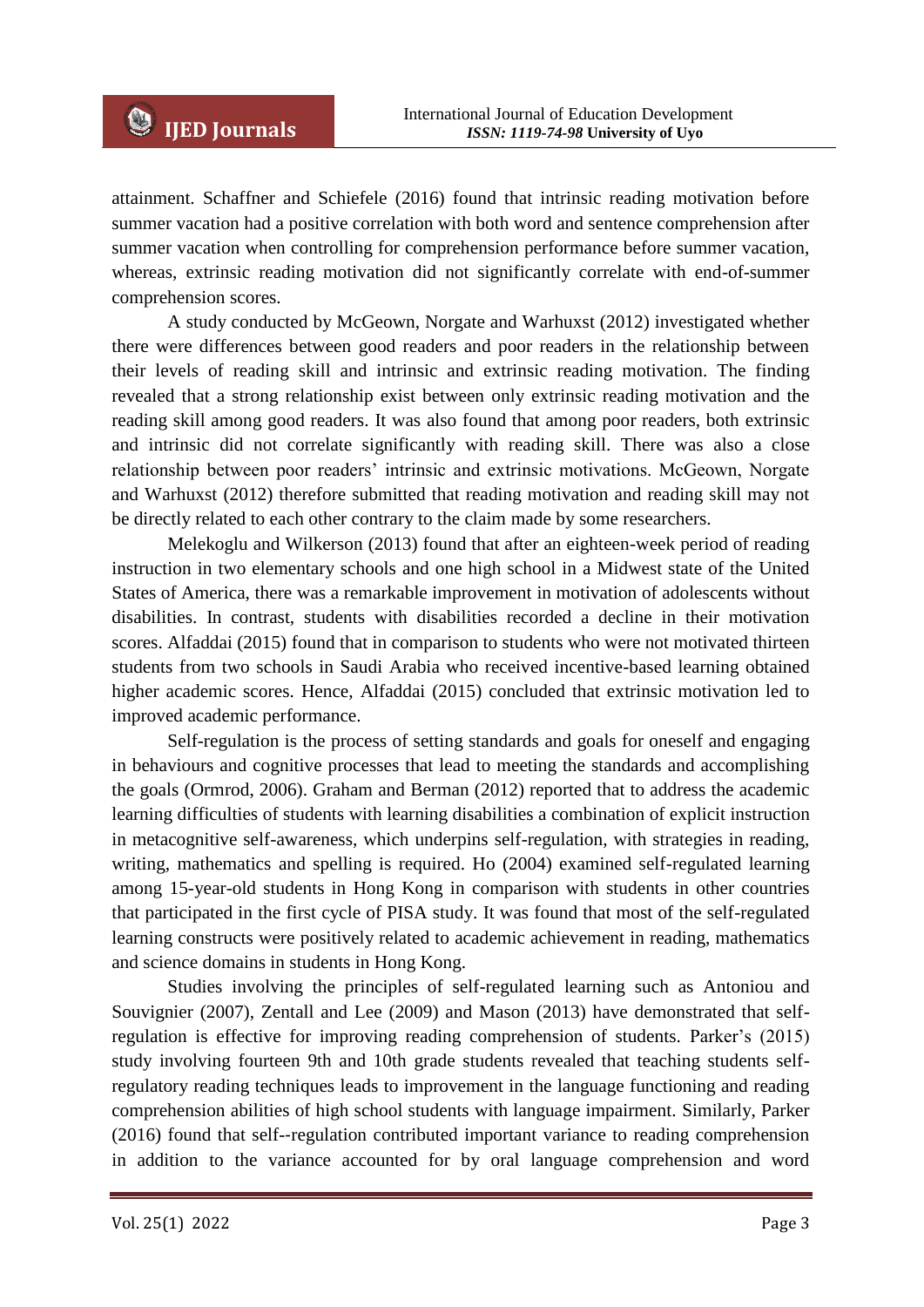recognition/decoding in adolescent learners. Self-regulation also had a moderate correlation with word recognition/decoding and a high correlation with oral language comprehension. Besides, it was reported that the contribution made by self-regulation components to reading comprehension was higher for students with typical language/learning histories in comparison to students with language/learning difficulties. This discovery supports earlier findings that revealed that poor readers do not use active comprehension strategies when reading.

A study involving 75 students in the  $4<sup>th</sup>$  grade was conducted by Cirino, Miciak, Gerst, Barnes, Vaughn, Child and Huston-Warren (2016). The findings revealed that similar to the pattern of relationships in related studies there were weak relationships among executive function, self-regulated learning and reading. Zhou and Wang (2019) revealed that positive correlations exist among academic achievement, self-regulation and motivated learning strategies for Chinese students. El-Adl and Alkharusi (2020) found significant positive relationships among self-regulated learning strategies, intrinsic and extrinsic motivation, task value, control of learning beliefs, self-efficacy and academic achievement.

Cosentino (2017) examined the effect of a self-regulation treatment on the reading comprehension, motivation for learning and self-efficacy perceptions of 6th grade students in the northeast United States. The finding did not show a statistically significant difference between students who participated in the instructional reading intervention focused on selfregulation strategies and those who did not. After eleven studies were reviewed by Chae (2019) it was indicated that the studies support the conclusion that reading comprehension strategies that has components of self-regulation were effective in enhancing reading comprehension among students with reading difficulties.

Based on the foregoing, there is need to conduct a study in the locale of the present study involving senior secondary school students with learning disabilities that will consider the three affective factors of interest and achievement in reading comprehension. This is because to the best of the researcher's knowledge only a few studies have been done in this area using participants with similar characteristics. This study therefore, set out to investigate the relationship between the independent variables (intrinsic reading motivation, extrinsic reading motivation and self-regulated learning) and achievement in reading comprehension among secondary school students with learning disabilities in Ibadan, Oyo State, Nigeria.

### **Null Hypotheses**

Six null hypotheses were formulated to guide the conduct of the study and tested at 0.05 level of significance.

- **Ho1:** There is no significant relationship between intrinsic reading motivation constructs (reading challenge, reading curiosity, and reading involvement) and achievement in reading comprehension among students with learning disabilities.
- **Ho2:** There is no significant relationship between extrinsic reading motivation constructs (competition in reading, recognition for reading, reading for grade, social reasons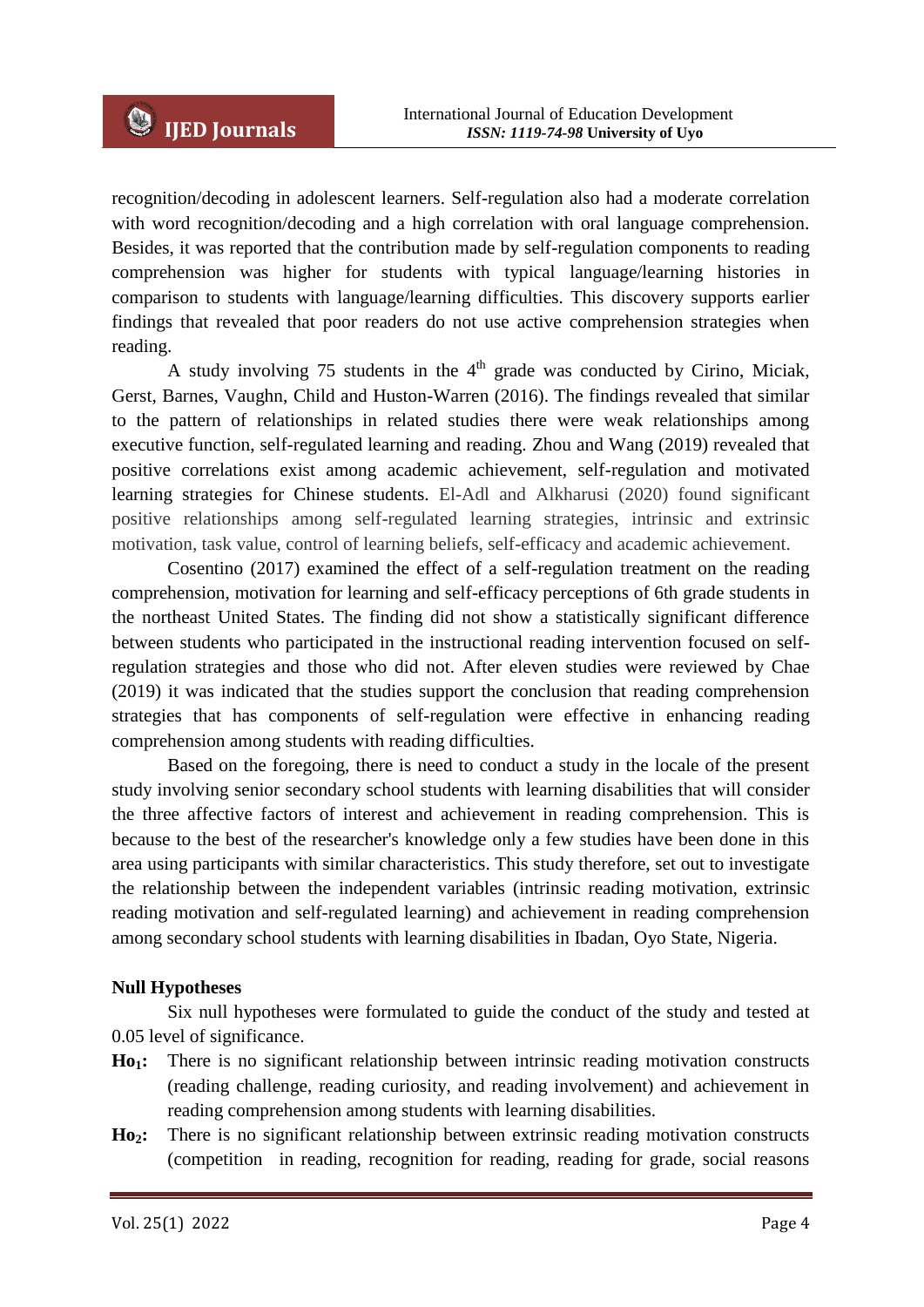- for reading, and compliance) and achievement in reading comprehension among students with learning disabilities.
- **Ho3**: There is no significant relationship between self-regulated learning and achievement in reading comprehension among students with learning disabilities.
- **Ho4**: There is no significant relationship between intrinsic reading motivation, extrinsic reading motivation, self-regulated learning and achievement in reading comprehension among students with learning disabilities.
- **Ho5:** There is no significant joint contribution of intrinsic reading motivation, extrinsic reading motivation, and self-regulated learning on the achievement in reading comprehension among students with learning disabilities.
- **Ho6:** There is no significant relative contribution of intrinsic reading motivation, extrinsic reading motivation, and self-regulated learning on the achievement in reading comprehension among students with learning disabilities.

#### **Methodology**

The study adopted a correlational survey research design, with intrinsic reading motivation, extrinsic reading motivation and self-regulated learning as the independent variables and achievement in reading comprehension as the dependent variable. The multistage sampling procedure was employed in selecting the study sample. First, three of the eleven local government areas in the Ibadan Metropolis were randomly selected using the ballot method. Using the -simple random sampling of the ballot method there was a selection of six secondary schools, both government and private owned schools, within the three local government areas of interest. The purposive sampling technique was adopted to select Senior Secondary I (SS 1) students for the study. The reason for the choice of SS I students is the fact that they have just transited from the junior secondary to the senior secondary school, so issues related with motivation to read and learn as well as the use of self-regulated learning strategies will be of paramount importance to them. So findings of the study will have implications for more teacher assistance with regards to training in motivational factors and in the use of self-regulated learning strategies among SS I students with learning disabilities. At the end of the screening procedure, one hundred and ten (110) SS 1 students comprising sixty-one males (55.5%) and forty-nine females (44.5%) who display the characteristics of learning disabilities as indicated through the screening instrument were selected for the study. In terms of the age of the participants, 67 participants are aged 11-15 years, representing 60.9% while 43 participants are aged 16-20 years, representing 39.1%. Aside using the

(i) Screening Checklist for Suspected Learning Disabilities, for the initial screening of

participants, three other instruments were used in the study as follows:

- (ii) The Motivations for Reading Questionnaire,
- (iii) The Self-Regulated Learning Scale,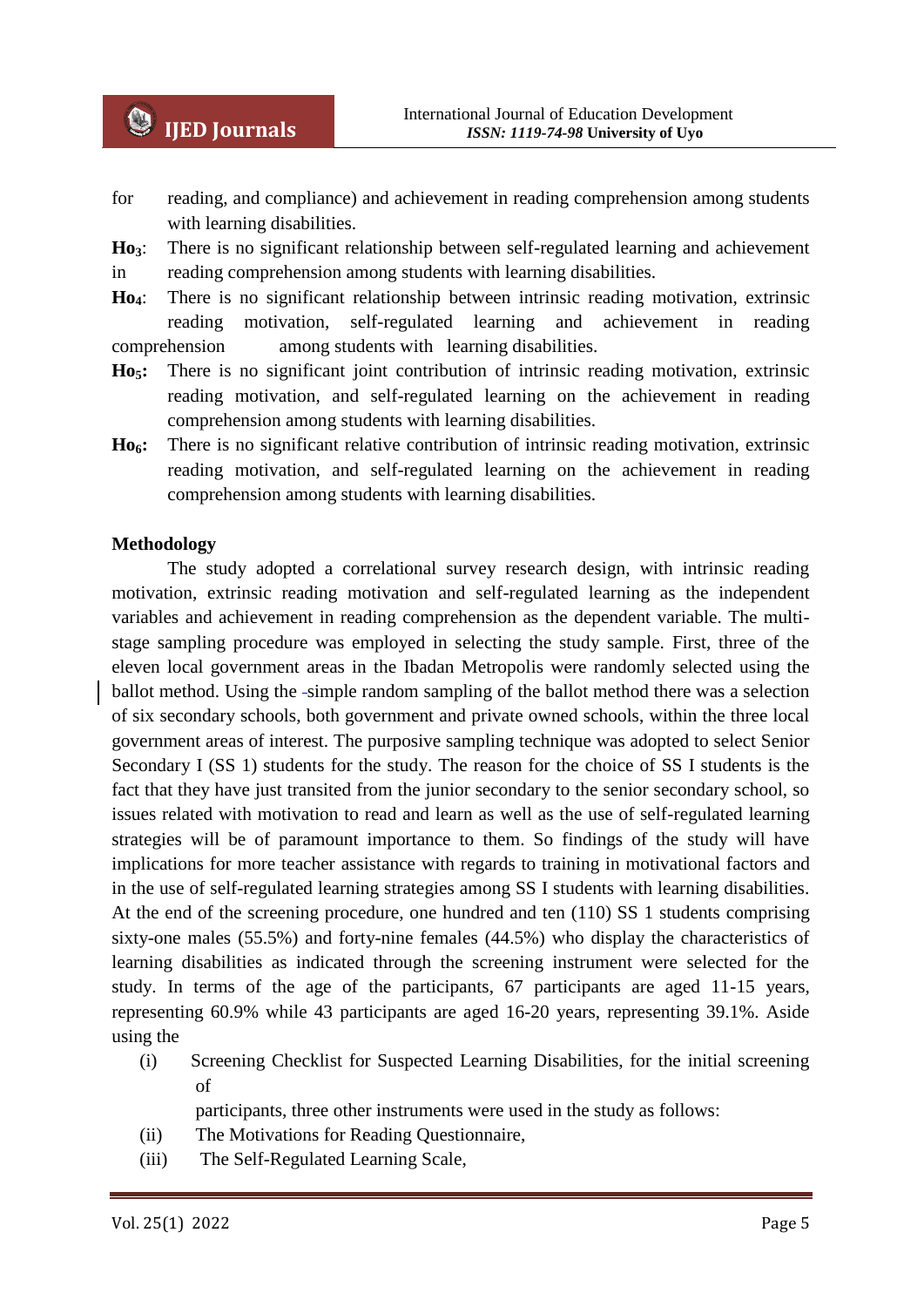(iv) Students' Reading Comprehension Achievement Test (SRCAT).

(i) Screening Checklist for Suspected Learning Disabilities (An adapted version):

The Screening Checklist for Suspected Learning Disabilities developed by Herriot (2004) is a screening tool for learning disabilities. The original scale has 113 questions in all while the adapted instrument used for this study contains 70 items, selected from thirteen sections: reading, written language, oral language, mathematics, social, memory deficits, attention deficits, executive functions, language processing, perceptual motor, phonological processing, visual-spatial processing and processing speed. Each item was assessed on a 4 point rating scale with 1 indicating "Almost Never", 2 "Sometimes", 3 "Often", and 4 "All the time". This means that rating which fall below the average received either 1 or 2 scores, while ratings above average received 3 or 4 scores. That is, the lowest scores will be 70  $(70x1= 70)$ . While the overall score for senior secondary school students who scored the highest on the rating the scale will be 280 (70 x  $4 = 280$ ). For the purpose of this study a score above 140 suggests the presence of learning disabilities. A pilot study was conducted using 50 students who were not part of the study sample. Data was subjected to statistical analysis using the Cronbach's alpha and a reliability coefficient of 0.81 was obtained by the researchers.

(ii) The Motivations for Reading Questionnaire: This instrument has three sections: Section A*:* Demographic Information. The items in Section A covered the participants' gender, age, department (science, arts, and commercial), name of school, local government area, class and status of school (private or public). Section B: Intrinsic Reading Motivation: This scale was adapted from the Motivations for Reading Questionnaire (MRQ), designed by Wigfield and Guthrie (1997). In line with the purpose of this study, the study made use of the reading motivation framework proposed by Wong and Guthrie (2004) which identified only eight components of reading motivation. Three constructs were selected from the intrinsic motivation section of the MRQ namely: Reading Challenge (5 items), Reading curiosity (6 items) and Reading involvement (6 items). Thus, there are seventeen (17) items in Section B. Participants rated agreement with each statement on a 4-point Likert scale as follows: "Very different from me" (score=1), "A little different from me" (score=2), "A little like me" (score=3) and "A lot like me" (score=4). Scores are computed for each construct by finding the average score across their respective items. The Intrinsic Reading Motivation Scale was pilot tested by the researcher and a coefficient reliability alpha of 0.86 was obtained. Examples of items in the test are: "I like hard, challenging books."; "If the project is interesting, I can read difficult material". Section C: Extrinsic Motivation: There were 27 questions in this section covering five constructs of the MRQ namely: competition in reading (6 items), Recognition for reading (5 items), Reading for grades (4 items), Social reasons for reading (7 items) and Compliance (5 items). Participants rated agreement with each statement on a 4-point Likert scale ranging from "Very different from me" (score=1) to "A lot like me" (score=4). The Extrinsic Reading Motivation Scale was pilot tested by the researcher and a coefficient reliability alpha of 0.93 was obtained.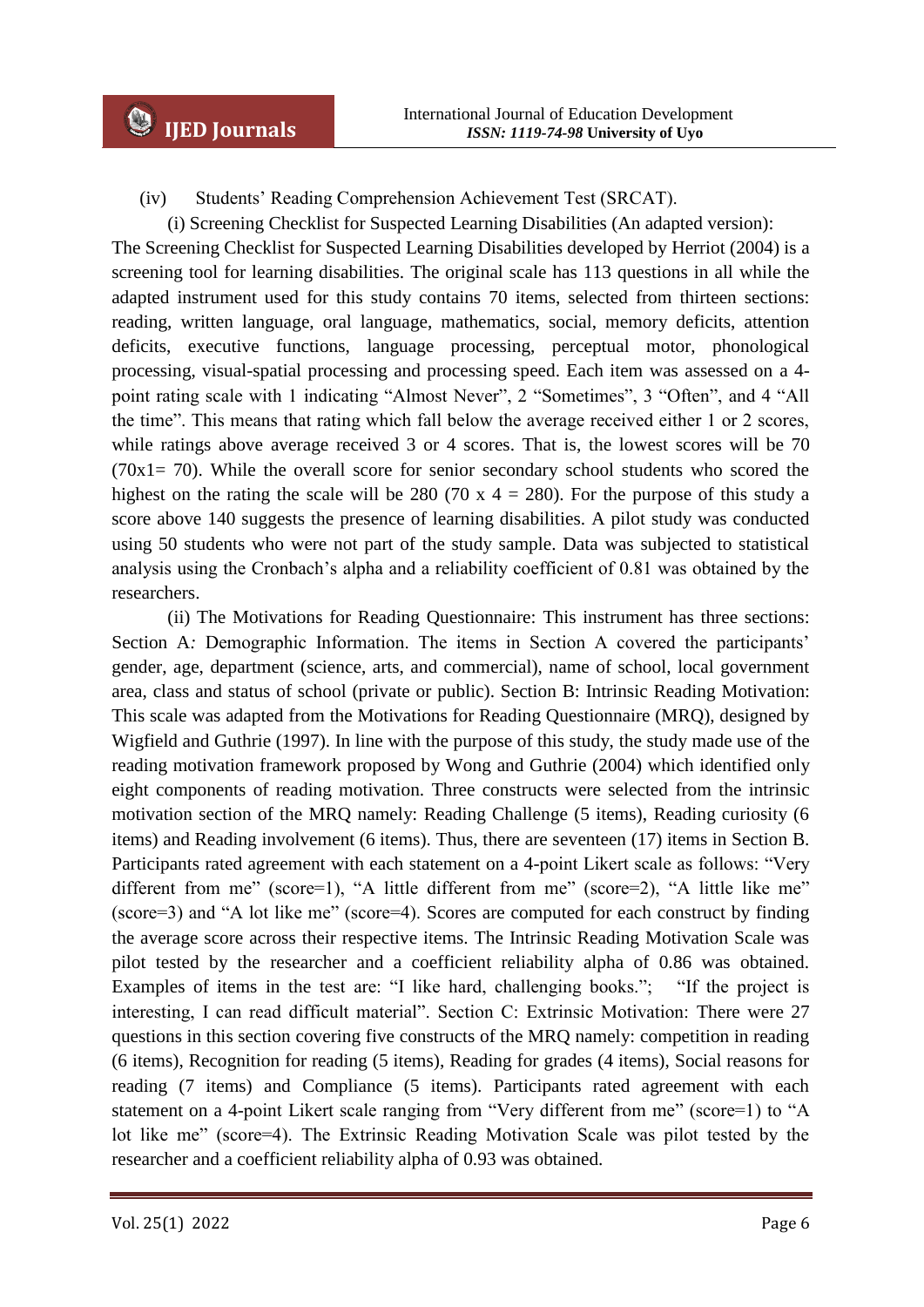(iii) The Self-Regulated Learning Scale: The researcher adapted the metacognitive self-regulation subscale in the Motivation Strategies for Learning Questionnaire (MSLQ) designed by Pintrich, Smith, Garcia and McKeachie (1993). This scale uses a 7-point Likert rating, however for the purpose of this study, participants were asked to rate their agreement with each of the 12 statements on a 4-point Likert scale as follows: 1 (not at all true of me), 2 (slightly true of me), 3 (Moderately true of me) and 4 (Very true of me). The self-regulated learning scale measures the strategies that students use to plan, monitor and regulate their learning. A pilot study was carried out by the researcher to ensure the reliability of the items. The Cronbach Alpha was used for the reliability analysis and a coefficient alpha of 0.76 was obtained for the self-regulated learning scale.

(iv) Students' Reading Comprehension Achievement Test (SRCAT): This test was constructed and validated to determine the students' achievement in reading comprehension. It has two reading passages. The first passage is a multiple-choice objective test with five items, three of the questions tested literal comprehension, while the remaining two questions tested vocabulary knowledge. Each item had five options (A to E) and was derived from the past SS I question papers in reading comprehension. Out of the eight questions in the second passage, two questions focused on inferential text comprehension, two questions focused on literal comprehension, and one tested grammatical aspects in the reading passage while three questions tested vocabulary knowledge. The validity of the SRCAT was obtained by subjecting it to the critique of secondary school teachers of English language and experts in test construction. Their suggestions were used to modify the test before the final production. The reliability of the test was got by administering it, twice at the interval of two weeks, on 30 students who did not participate in the study but share similar characteristics. A test-retest reliability coefficient of 0.75 was obtained.

### **Data Collection**

The researcher obtained ethical approval from the Ethical Board of the Ministry of Education, Oyo State, before the commencement of the study. Students gave their written consent to participate in the study. Data was collected with the help of six trained research assistants. There was need to obtain prior permission from the school authorities in the six schools. This was done with the official letter collected from the Head of Department, Special Education, Faculty of Education, University of Ibadan. The English language teachers in the respective schools were also contacted to seek their support for the conduct of the study. The students were assured of the confidentiality of their responses. The administration of the instruments was done in a free and fair atmosphere and all questionnaires and achievement tests were collected on the spot after completion by the participants.

#### **Data Analysis**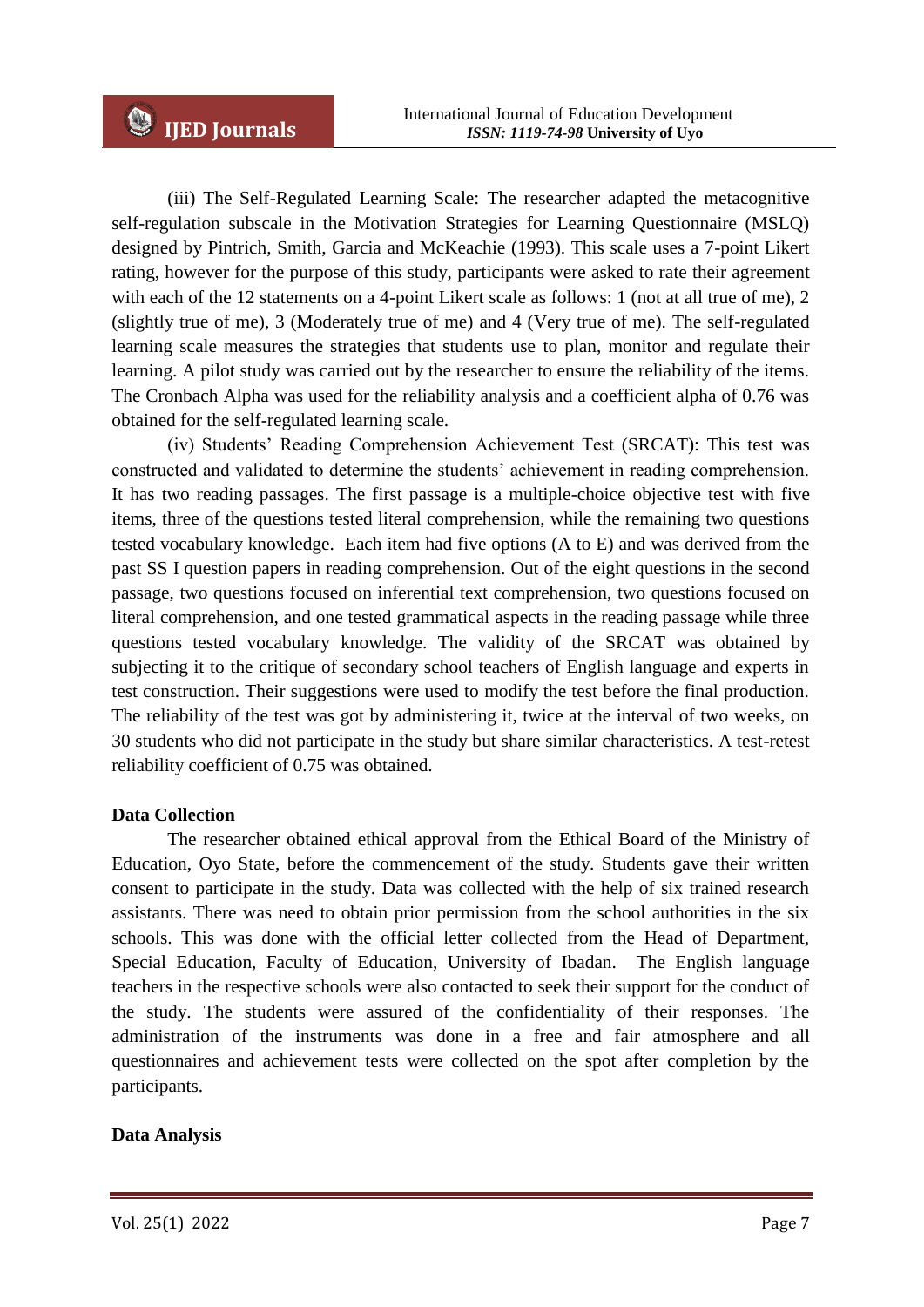The data collected was collated and analyzed using the Pearson product moment statistics and multiple regression analysis at 0.05 level of significance.

## **Results**

**Null Hypothesis 1:** There is no significant relationship between intrinsic reading motivation constructs (reading challenge, reading curiosity, and reading involvement) and achievement in reading comprehension among students with learning disabilities.

**Table 1:** Pearson product moment correlation-showing the relationship between intrinsic

| reading motivation constructs and achievement in reading comprehension |       |         |               |           |           |             |  |  |  |
|------------------------------------------------------------------------|-------|---------|---------------|-----------|-----------|-------------|--|--|--|
|                                                                        | Mean  | Reading | Reading       | Reading   |           |             |  |  |  |
|                                                                        |       | Dev.    | reading comp. | challenge | curiosity | involvement |  |  |  |
| in<br>Achievement                                                      | 32.71 | 19.47   |               |           |           |             |  |  |  |
| reading comp.                                                          |       |         |               |           |           |             |  |  |  |
| Reading challenge                                                      | 13.88 | 3.74    | $.280*$       |           |           |             |  |  |  |
|                                                                        |       |         | (.003)        |           |           |             |  |  |  |
| Reading curiosity                                                      | 17.00 | 4.79    | $.302*$       | $.631*$   | 1         |             |  |  |  |
|                                                                        |       |         | (.001)        | (.000)    |           |             |  |  |  |
| Reading                                                                | 16.19 | 4.70    | $.206*$       | .589*     | $.596*$   |             |  |  |  |
| involvement                                                            |       |         | (.031)        | (.000)    | (.000)    |             |  |  |  |

\*Significant at 0.05 level

Table 1 shows that there is a significant relationship between achievement in reading comprehension and reading challenge  $(r=.280, p(.003) < .05)$ , reading curiosity  $(r=.302)$  $p(.001)$  <.05) and reading involvement (r=.206,  $p(.031)$  <.05) respectively. The result indicates that reading curiosity is significantly related to achievement in reading comprehension more than reading challenge and reading involvement.

**Null Hypothesis 2:** There is no significant relationship between extrinsic reading motivation constructs (competition in reading, recognition for reading, reading for grade, social reasons for reading, and compliance) and achievement in reading comprehension among students with learning disabilities.

**Table 2:** Pearson Product Moment Correlation showing the relationship between extrinsic reading motivation constructs and achievement in reading comprehension

| Variables Mean Std. |             |      | ARC CR  | <b>RR</b> | RG | <b>SRR</b> | C |
|---------------------|-------------|------|---------|-----------|----|------------|---|
|                     |             | Dev. |         |           |    |            |   |
| <b>ARC</b>          | 32.71 19.47 |      |         |           |    |            |   |
| CR.                 | 17.91       | 4.90 | $.382*$ |           |    |            |   |
|                     |             |      | (000)   |           |    |            |   |
|                     |             |      |         |           |    |            |   |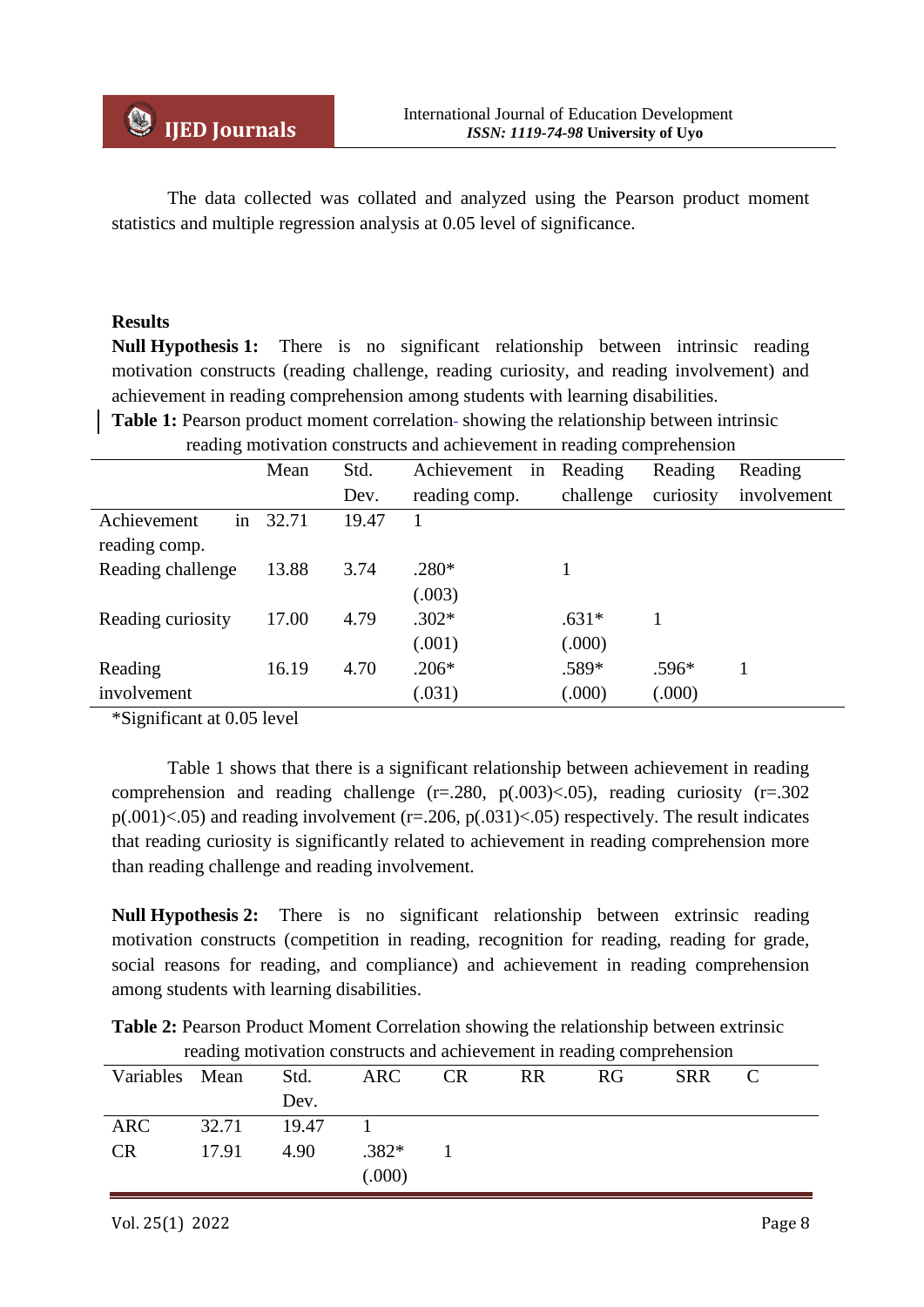| <b>IJED Journals</b> |       |      | <b>International Journal of Education Development</b><br>ISSN: 1119-74-98 University of Uyo |         |         |         |         |   |  |
|----------------------|-------|------|---------------------------------------------------------------------------------------------|---------|---------|---------|---------|---|--|
|                      |       |      |                                                                                             |         |         |         |         |   |  |
| <b>RR</b>            | 14.53 | 4.08 | $.333*$                                                                                     | $.764*$ | 1       |         |         |   |  |
|                      |       |      | (.000)                                                                                      | (.000)  |         |         |         |   |  |
| <b>RG</b>            | 11.45 | 3.28 | $.203*$                                                                                     | .588*   | $.732*$ | 1       |         |   |  |
|                      |       |      | (.033)                                                                                      | (.000)  | (000)   |         |         |   |  |
| <b>SRR</b>           | 18.72 | 5.60 | $.296*$                                                                                     | $.581*$ | .598*   | .621    |         |   |  |
|                      |       |      | (.002)                                                                                      | (.000)  | (.000)  | (.000)  |         |   |  |
| $\mathbf C$          | 14.44 | 4.38 | $.386*$                                                                                     | $.690*$ | $.622*$ | $.603*$ | $.694*$ | 1 |  |
|                      |       |      | (000)                                                                                       | (.000)  | (000)   | (.000)  | (.000)  |   |  |

\* Significant at 0.05 level

*Key: ARC = Achievement in Reading Comprehension, C = Competition in reading, RR = Recognition for reading, RG = Reading for grade, SRR = Social reasons for reading, C = Compliance*

Table 2 shows that there is a significant relationship between achievement in reading comprehension and competition in reading  $(r=.382, p(.000) < .05)$ , recognition for reading  $(r=.333, p(.000) < .05)$ , reading for grade  $(r=.203)$ ,  $p(.033) < .05)$ , social reasons for reading  $(r=.296, p(.002) < .05)$ , and compliance  $(r=.386, p(.000) < .05)$  respectively. This implies that compliance has the highest level of relationship with reading comprehension in terms of subskills of extrinsic reading motivation.

**Null Hypothesis 3:** There is no significant relationship between self-regulated learning and achievement in reading comprehension among students with learning disabilities.

| between self-regulated learning and achievement in reading comprehension |                             |               |       |       |     |             |         |         |  |
|--------------------------------------------------------------------------|-----------------------------|---------------|-------|-------|-----|-------------|---------|---------|--|
| Variables                                                                |                             |               | Mean  | Std.  | N   | $\mathbf R$ | p-value | Remarks |  |
|                                                                          |                             |               |       | Dev.  |     |             |         |         |  |
| Achievement                                                              | 1n                          | reading 32.71 |       | 19.46 |     |             |         |         |  |
| comprehension                                                            |                             |               |       |       | 110 | .299*       | .002    | Sig.    |  |
| Self-regulated learning                                                  |                             |               | 31.94 | 7.80  |     |             |         |         |  |
|                                                                          | * Significant at 0.05 level |               |       |       |     |             |         |         |  |

**Table 3:** Pearson Product Moment Correlation showing the relationship

\* Significant at 0.05 level

Table 3 shows that there is a significant relationship between self-regulated learning and achievement in reading comprehension among students with learning disabilities  $(r=.299; n=110, p(.002) < .05)$ . Hence, it could be deduced that self-regulated learning influenced the achievement in reading comprehension among students with learning disabilities in the study.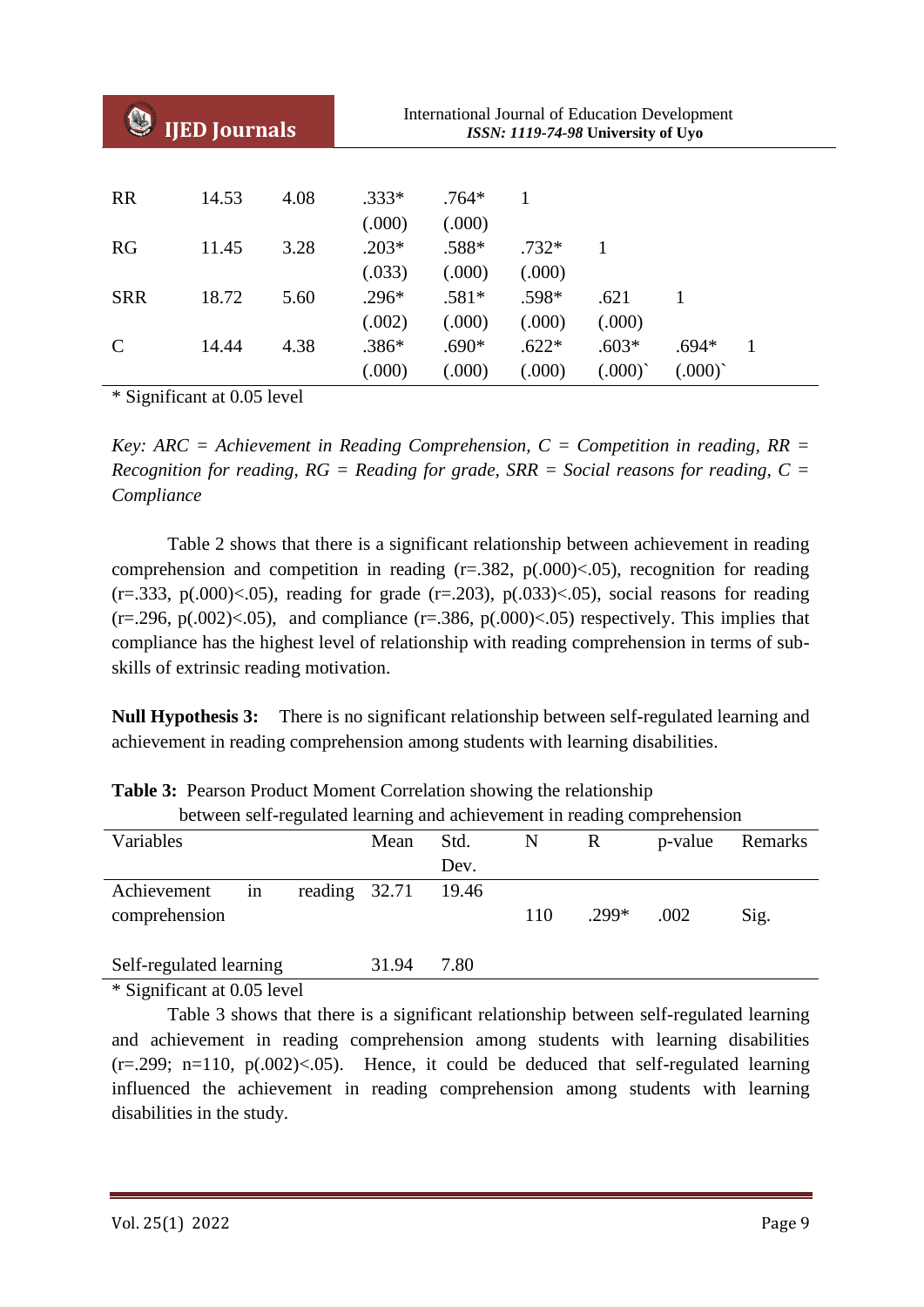**Null Hypothesis 4:** There is no significant relationship between intrinsic reading motivation, extrinsic reading motivation, self-regulated learning and achievement in reading comprehension among students with learning disabilities.

**Table 4:** Pearson Product Moment Correlation showing the relationship between intrinsic reading motivation, extrinsic reading motivation, self-regulated learning and achievement in reading comprehension

| Variables         |    | Mean        | Std.  | Achievement | Intrinsic  | Extrinsic  | Self-     |
|-------------------|----|-------------|-------|-------------|------------|------------|-----------|
|                   |    | $(\bar{x})$ | Dev.  | in reading  | motivation | motivation | regulated |
|                   |    |             |       | Comp.       |            |            | learning  |
| Achievement       | in | 32.72       | 19.47 |             |            |            |           |
| reading           |    |             |       |             |            |            |           |
| comprehension     |    |             |       |             |            |            |           |
| Intrinsic reading |    | 47.08       | 11.37 | $.304*$     |            |            |           |
| motivation        |    |             |       | (.001)      |            |            |           |
| Extrinsic reading |    | 77.05       | 18.90 | $.384*$     | $.745*$    |            |           |
| motivation        |    |             |       | (.000)      | (.000)     |            |           |
| Self-regulated    |    | 31.95       | 7.80  | .299*       | $.622*$    | $.657*$    | 1         |
| learning          |    |             |       | (.002)      | (0.000)    | (000)      |           |

\* Significant at 0.05 level

Table 4 shows that there is a significant relationship between achievement in reading comprehension and intrinsic reading motivation  $(r=.304, p(.001) < .05)$ , extrinsic reading motivation  $(r=.384, p(.000) < .05)$ , and self-regulated learning  $(r=.299, p(.002) < .05)$ respectively. The results indicate that extrinsic reading motivation, followed by intrinsic reading motivation is significantly related to achievement in reading comprehension more than self-regulated learning.

**Null Hypothesis 5:** There is no significant joint contribution of intrinsic reading motivation, extrinsic reading motivation, and self-regulated learning on the achievement in reading comprehension among students with learning disabilities.

**Table 5:** Summary of regression analysis showing the joint contribution of intrinsic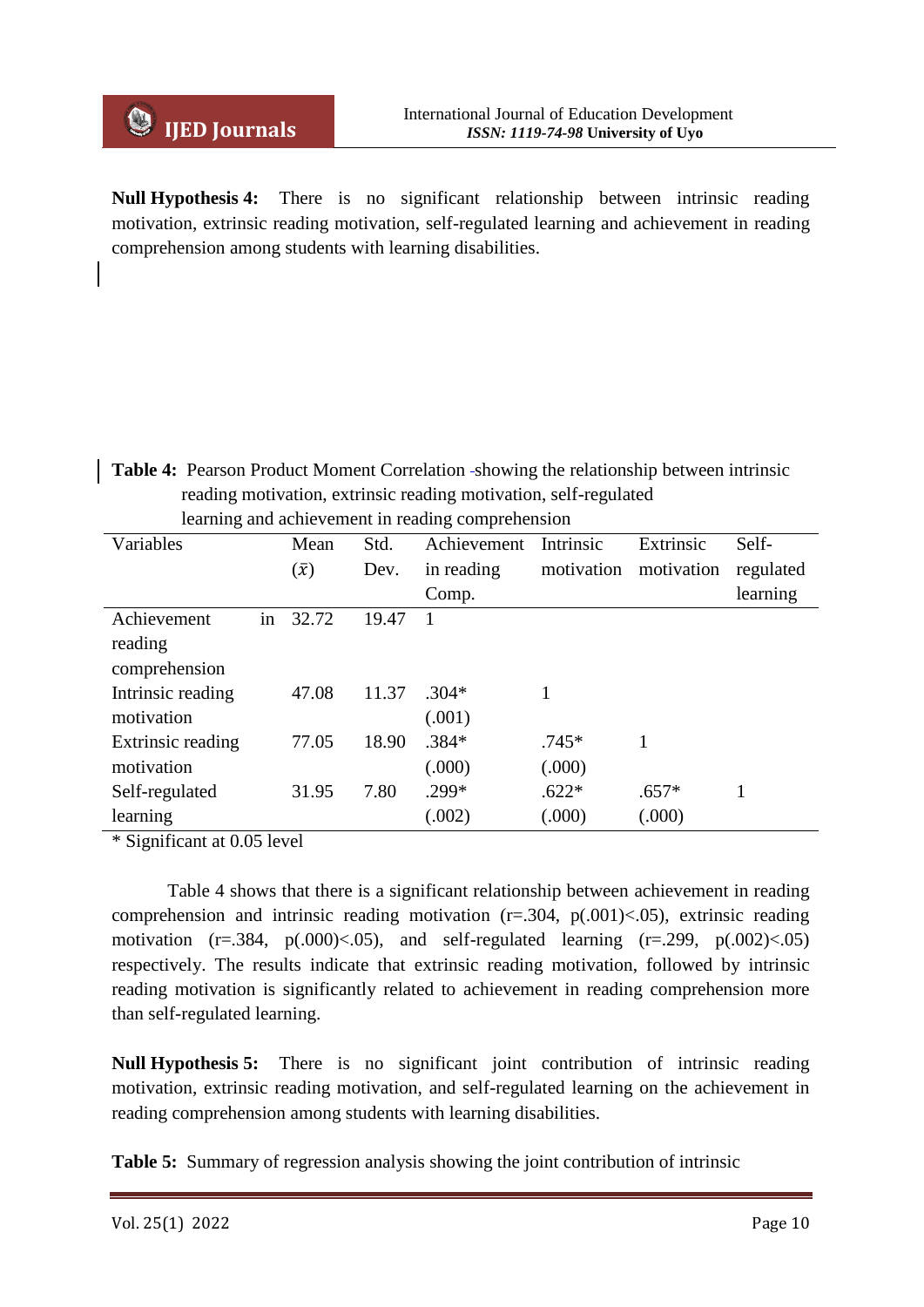reading motivation, extrinsic reading motivation and self-regulated learning on the

| reading motivation, extrinsic reading motivation and self-regulated learning on the |                                      |                                     |     |          |       |       |        |  |  |
|-------------------------------------------------------------------------------------|--------------------------------------|-------------------------------------|-----|----------|-------|-------|--------|--|--|
|                                                                                     | achievement in reading comprehension |                                     |     |          |       |       |        |  |  |
|                                                                                     | Multiple $R=0.389$                   |                                     |     |          |       |       |        |  |  |
|                                                                                     | Multiple $R^2=0.151$                 |                                     |     |          |       |       |        |  |  |
|                                                                                     | Multiple $R2$ (Adjusted)=0.127       |                                     |     |          |       |       |        |  |  |
|                                                                                     |                                      | Standard Error of Estimate=18.18650 |     |          |       |       |        |  |  |
| Model                                                                               |                                      | Sum of Square                       | Df  | Mean     | F     | Sig.  | Remark |  |  |
|                                                                                     |                                      |                                     |     | Square   |       |       |        |  |  |
| $\mathbf{1}$                                                                        | Regression                           | 6254.909                            | 3   | 2084.970 | 6.304 | 0.001 | Sig.   |  |  |
|                                                                                     | Residual                             | 35059.355                           | 106 | 330.749  |       |       |        |  |  |
|                                                                                     | Total                                | 41314.264                           | 109 |          |       |       |        |  |  |

Table 5 shows the joint contribution of the three independent variables (intrinsic reading motivation, extrinsic reading motivation, and self-regulated learning) to the prediction of the dependent variable that is, achievement in reading comprehension. The table also shows a coefficient of multiple correlation (R=.389 and a multiple  $R^2$  of .151). This means that 15.1% of the variance was accounted for by three predictor variables when taken together. The significance of the composite contribution was tested at  $\sigma = 0.05$ . The table also shows that the analysis of variance for the regression yielded F-ratio of 6.304 (significant at 0.05 level). This implies that the joint contribution of the independent variables to the dependent variable was significant and that other variables not included in this model may have accounted for the remaining variance.

**Null Hypothesis 6:** There is no significant relative contribution of intrinsic reading motivation, extrinsic reading motivation, and self-regulated learning on the achievement in reading comprehension among students with learning disabilities.

| Model                        | Unstandardized  |       | Standardized | t       | Sig. |  |  |  |  |
|------------------------------|-----------------|-------|--------------|---------|------|--|--|--|--|
|                              | Coefficient     |       | Coefficient  |         |      |  |  |  |  |
|                              | Std. Error<br>B |       | <b>Beta</b>  |         |      |  |  |  |  |
|                              |                 |       | Contribution |         |      |  |  |  |  |
| (Constant)                   | $-.304$         | 8.279 |              | $-.037$ | .971 |  |  |  |  |
| Intrinsic reading motivation | .031            | .238  | .018         | .131    | .896 |  |  |  |  |
| Extrinsic reading motivation | .329            | .149  | .319         | 2.208   | .029 |  |  |  |  |
| Self-regulated learning      | .195            | .307  | .078         | .636    | .526 |  |  |  |  |

**Table 6:** Summary of regression analysis showing relative contribution of intrinsic reading motivation, extrinsic reading motivation, and self-regulated learning on the achievement in reading comprehension

Table 6 reveals the relative contribution of the three independent variables to the dependent variable, expressed as beta weights, viz; intrinsic reading motivation ( $\beta$  = .018,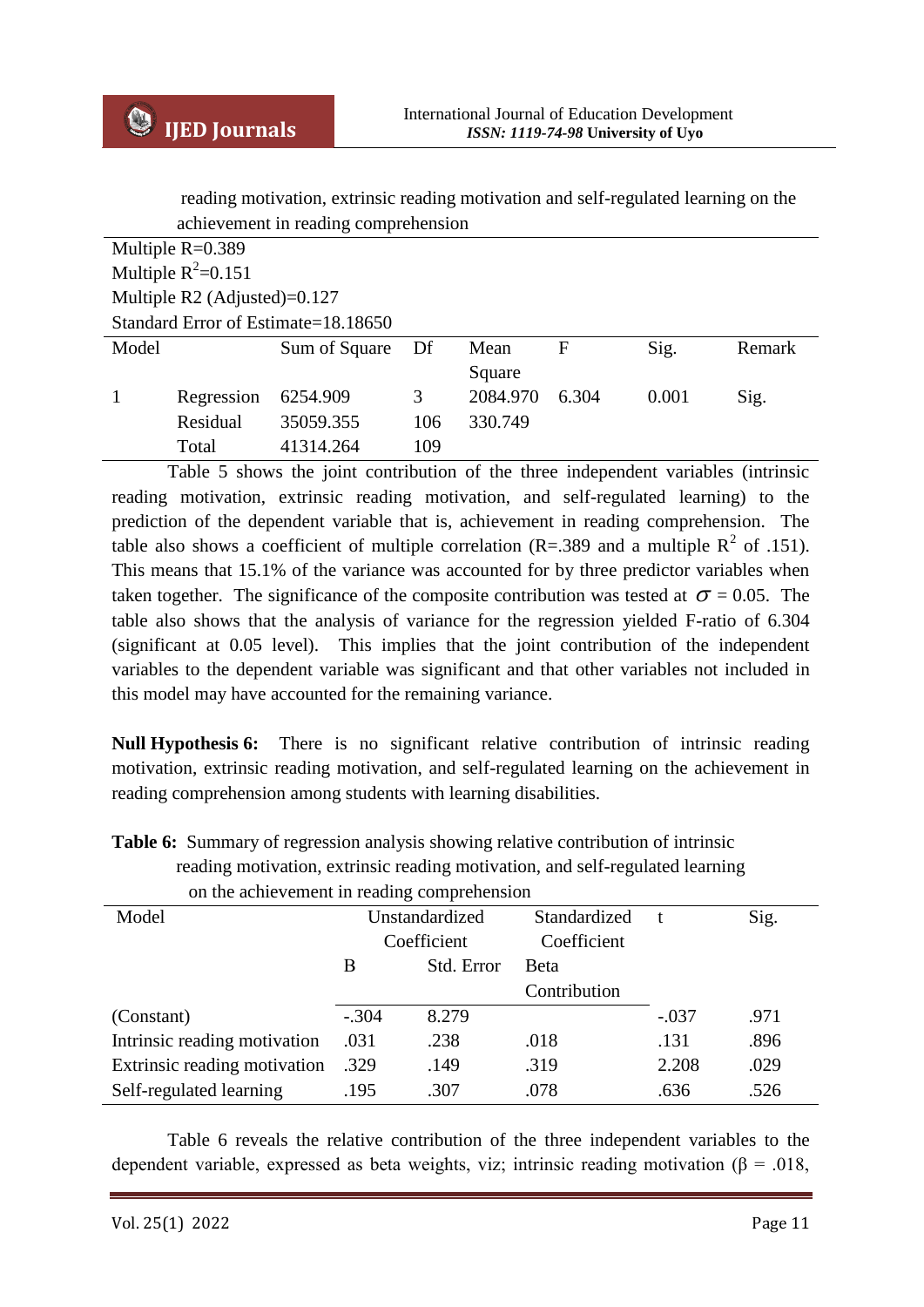p<.05), extrinsic reading motivation ( $\beta$  = .319, p<.05), and self-regulated learning ( $\beta$ =.078, p>.05). Hence, it could be deduced that extrinsic reading motivation was significant that is, it could independently and significantly predict reading comprehension achievement by students with learning disabilities in the study.

#### **Discussion of Findings**

# **Intrinsic reading motivation constructs (reading challenge, reading curiosity, and reading involvement) and achievement in reading comprehension among students with learning disabilities**

The finding of hypothesis one showed that there exists a significant relationship between achievement in reading comprehension and each of the constructs of intrinsic reading motivation thus: reading challenge, reading curiosity and reading involvement respectively. The present finding is in consonance with the finding of Schaffner and Schiefele (2016) that revealed a positive relationship between intrinsic reading motivation and word and sentence comprehension. It was also found that reading curiosity is significantly related with achievement in reading comprehension more than reading challenge and reading involvement. This finding may be attributed to the fact that senior secondary school I is a transition class. The SS I students are saddled with the issue of choice of favourite subjects hence they are prone to get more curious about different aspects of their subject areas. As a result of the adjustment demands of the senior school, SS I students are expected to ask questions in order to find out more about different subject areas. These are plausible reasons for their higher level of reading curiosity as obtained in this study than reading challenge and reading involvement.

# **Extrinsic reading motivation constructs (competition in reading, recognition for reading, reading for grade, social reasons for reading, and compliance) and achievement in reading comprehension among students with learning disabilities**

The finding of hypothesis two revealed that there is a significant relationship between achievement in reading comprehension and each construct of extrinsic reading motivation: competition in reading, recognition for reading, reading for grade, social reasons for reading and compliance respectively. This finding contradicts the finding of Becker, McElvany and Kortenbruck (2010) which showed a negative relationship between extrinsic motivation and reading attainment. It was further found that compliance has the highest level of relationship with reading comprehension in terms of the sub-skills of extrinsic motivation. This implies that SS I students with learning disabilities do not read for the sake of reading but they read just for marks or because they will receive an external reward for reading. This finding simply demonstrates that students with learning disabilities are still unmotivated in reading and should be assisted to build their intrinsic reading motivation in particular.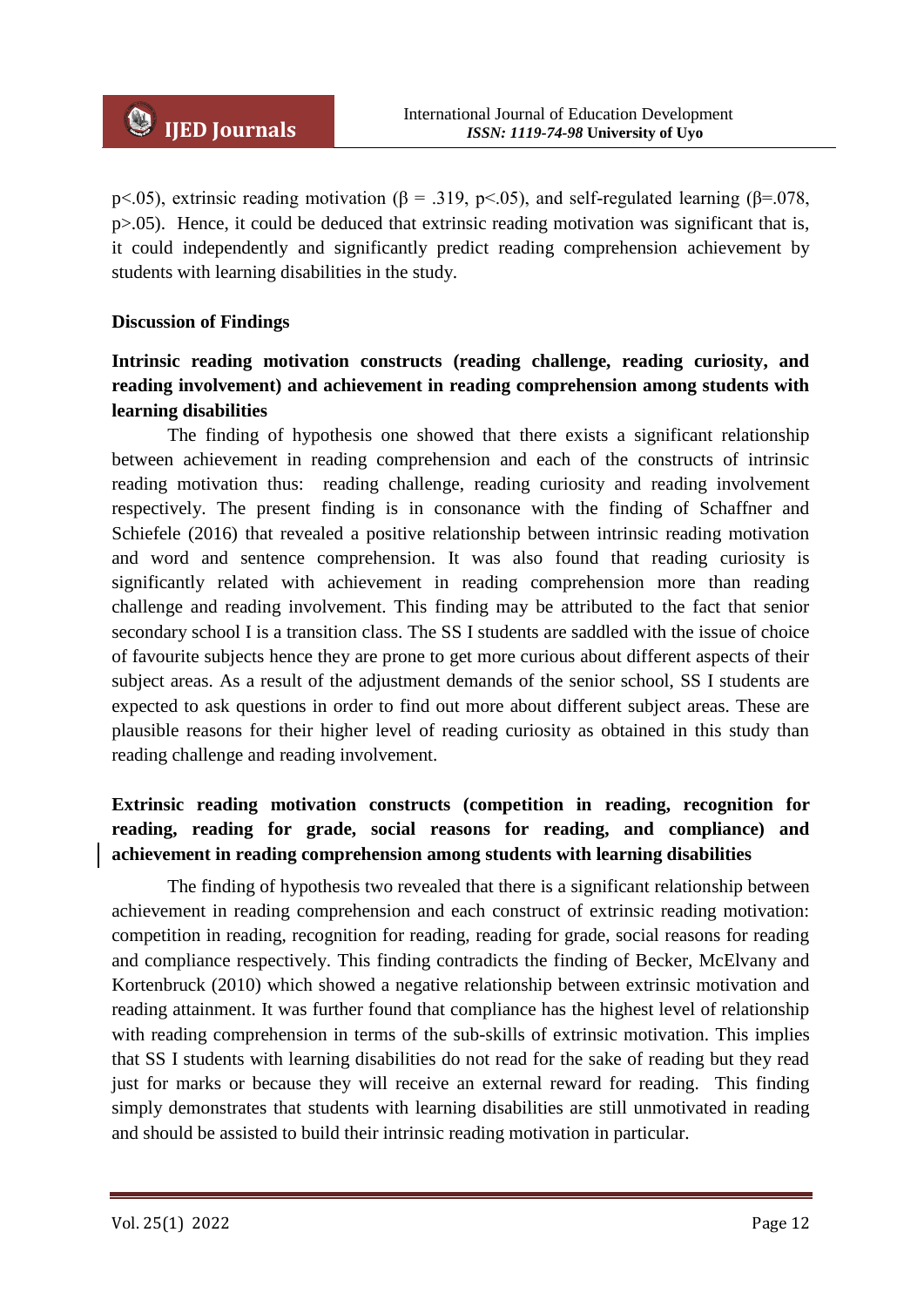## **Self-regulated learning and achievement in reading comprehension among students with learning disabilities**

The finding of hypothesis three revealed that there is a significant relationship between self-regulated learning and achievement in reading comprehension among students with learning disabilities. This means that self-regulated learning influenced the achievement in reading comprehension among students with learning disabilities in the study. This finding disagrees with the finding by Cirino, Miciak, Gerst, Barnes, Vaughn, Child and Huston-Warren (2016) that weak relationships exist among executive function, self-regulated learning and reading. The present finding however, lends credence to the finding of Ho (2004) that indicated that self-regulated learning constructs positively correlated with academic achievement in reading comprehension domains in students in Hong Kong.

# **Relationship among intrinsic reading motivation, extrinsic reading motivation, selfregulated learning and achievement in reading comprehension among students with learning disabilities**

The finding of hypothesis four revealed that a significant relationship exists among achievement in reading comprehension and intrinsic reading motivation, extrinsic reading motivation, and self-regulated learning respectively. The results indicate that extrinsic reading motivation, followed by intrinsic reading motivation is significantly related to achievement in reading comprehension more than self-regulated learning. This finding is in agreement with the finding of Parker (2015) on the relationship between self-regulated learning and reading comprehension among students with language impairment. The finding however contradicts the finding of Parker (2016) that the contribution made by selfregulation components to reading comprehension was higher for students with typical language/learning histories in comparison to poor readers. Hence, there is need to boost the level of self-regulatory skills possessed by students with learning disabilities.

# **Joint contribution of intrinsic reading motivation, extrinsic reading motivation, and self-regulated learning on the achievement in reading comprehension among students with learning disabilities**

The finding of hypothesis five revealed that the joint contribution of the independent variables to the dependent variable was significant. It was found that 15.1% of the variance was accounted for by three predictor variables when taken together and that other variables not included in this model may have accounted for the remaining variance. This finding lends support to the findings of Zhou and Wang (2019) and El-Adl and Alkharusi (2020) that reported significant relationships among students' academic achievement, self-regulated learning and motivation in learning.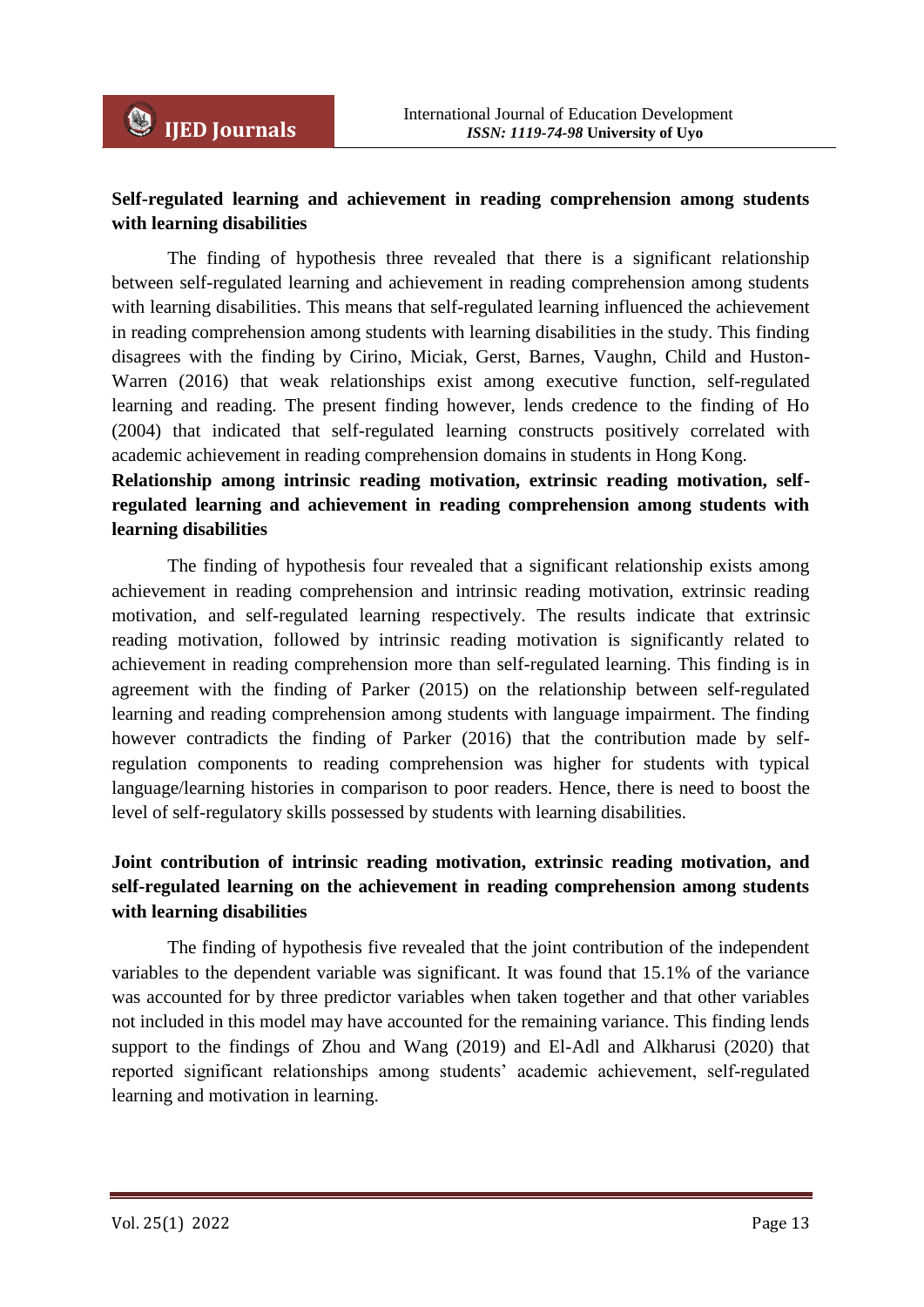# **Relative contribution of intrinsic reading motivation, extrinsic reading motivation, and self-regulated learning on the achievement in reading comprehension among students with learning disabilities**

The finding of hypothesis six revealed that extrinsic reading motivation could independently and significantly predict achievement in reading comprehension by students with learning disabilities in the study while the other two factors could not. The implication of this finding is that teachers should stress the need to enhance intrinsic reading motivation in particular, extrinsic reading motivation and self-regulated learning among students with learning disabilities for better reading comprehension achievement and overall academic achievement.

### **Conclusion**

This study has provided insight into the relationships among intrinsic reading motivation, extrinsic reading motivation and self-regulated learning strategies and achievement in reading comprehension among students with learning disabilities in Ibadan, Oyo State. It was established that significant relationships exist between achievement in reading comprehension and each of the constructs of intrinsic and extrinsic reading motivations. Also, the study showed that a significant relationship exists among achievement in reading comprehension and intrinsic reading motivation, extrinsic reading motivation, and self-regulated learning respectively and that only extrinsic reading motivation could independently and significantly predict achievement in reading comprehension by students with learning disabilities in the study while the other two factors could not.

#### **Recommendations**

On the basis of the findings the following recommendations are made.

- 1. There is need for special educators and reading specialists to organize trainings on the affective factors that affect the achievement in reading comprehension of students with learning disabilities such as intrinsic motivation, extrinsic motivation and selfregulation. This will improve the achievement in reading comprehension among students with learning disabilities and enhance their overall academic achievement.
- 2. Special teachers, regular teachers, school counsellors and parents should collaborate in the education of students with learning disabilities particularly in boosting the reading motivation and self-regulated learning strategies of secondary school students with learning disabilities.
- 3. Teachers should encourage secondary school students with learning disabilities to get committed to reading for the sake of intrinsic reading motivation reasons and not necessarily for extrinsic reading motivation reasons. This is because students with learning disabilities in this study demonstrated that they cherish the extrinsic reading motivation reasons more than the intrinsic reading motivation reasons. Therefore,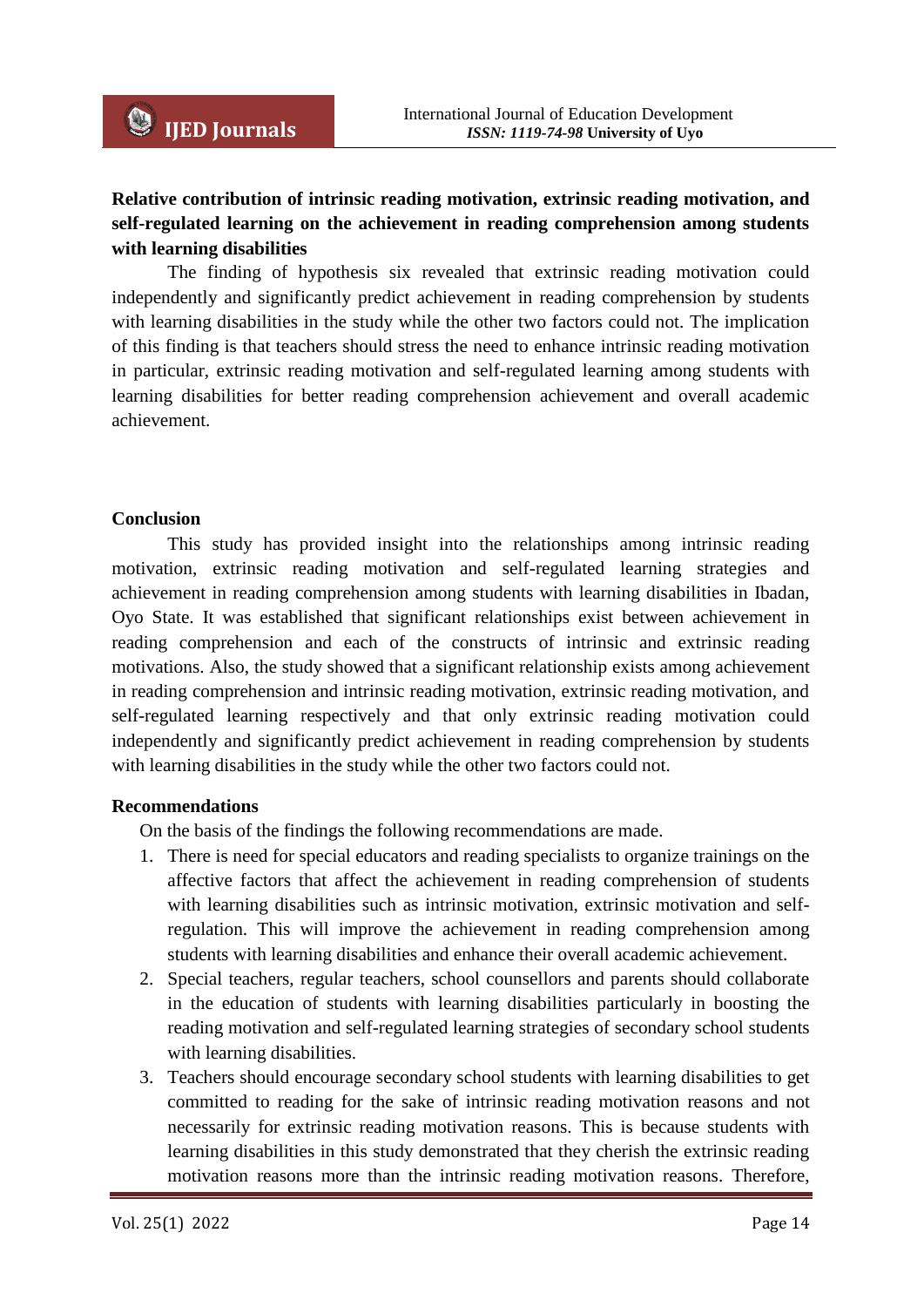they need more intensive training in how to improve their intrinsic reading motivation for better reading comprehension achievement.

4. To boost the level of self-regulatory learning strategies possessed by students with learning disabilities regular and special educators must teach them how to plan their reading, set goals, monitor comprehension, make predictions, summarize, questions the author, evaluate and review their reading.

#### **References**

- Alfaddai, A. (2015). The impact of motivation by school's administration on the student's achievement. Master's Thesis submitted at the Cleveland State University. Available https://etd.ohiolink.edu/!etd.send\_file?accession=csu1450965514&disposition=inline
- Antoniou, F., & Souvignier, E. (2009). Strategy instruction in reading comprehension: An intervention study for students with learning disabilities. *Learning Disabilities: A Contemporary Journal,* 5(1), 41–57.
- Becker, M., McElvany, N., & Kortenbruck, M. (2010). Intrinsic and extrinsic reading motivation as predictors of reading literacy: A longitudinal study. *Journal of Educational Psychology,* 102(4), 773–785. Available at https://doi.org/10.1037/a0020084

Bos, C. S. & Vaughn, S. (2006). *Strategies for teaching students with learning and behaviour problems.* 6th ed. Pearson Education, Inc. Boston: Allyn and Bacon.

- Chae, J. H. (2019). Efficacy of Self-regulation Strategy on Reading Comprehension Development for Students with Reading Difficulties. *Culminating Projects in Special Education.* 77.https://repository.stcloudstate.edu/sped\_etds/77
- Cirino, P. T., Miciak, J., Gerst, E., Barnes, M. A.,Vaughn, S., Child, A., &Huston-Warren, E. (2016). Executive function, self-regulated learning, and reading comprehension: A Training Study. *Journal of Learning Disabilities,* 50(4), 450–467. doi:10.1177/0022219415618497
- Cosentino, C. L., (2017). The effects of self-regulation strategies on reading comprehension, motivation for learning, and self-efficacy with struggling readers, Education Dissertations. 68.chttps://repository.wcsu.edu/educationdis/68
- El-Adl, A. & Alkharusi, H. (2020). Relationships between self-regulated learning strategies, learning motivation and mathematics achievement. *Cypriot Journal of Educational Sciences,* 15(1):104-111, https://doi.org/10.18844/cjes.v15i1.4461
- Graham, L. & Berman, J. (2012). Refereed paper: Self-regulation and learning disabilities. *Special Education Perspectives,* 21(2), 41-52.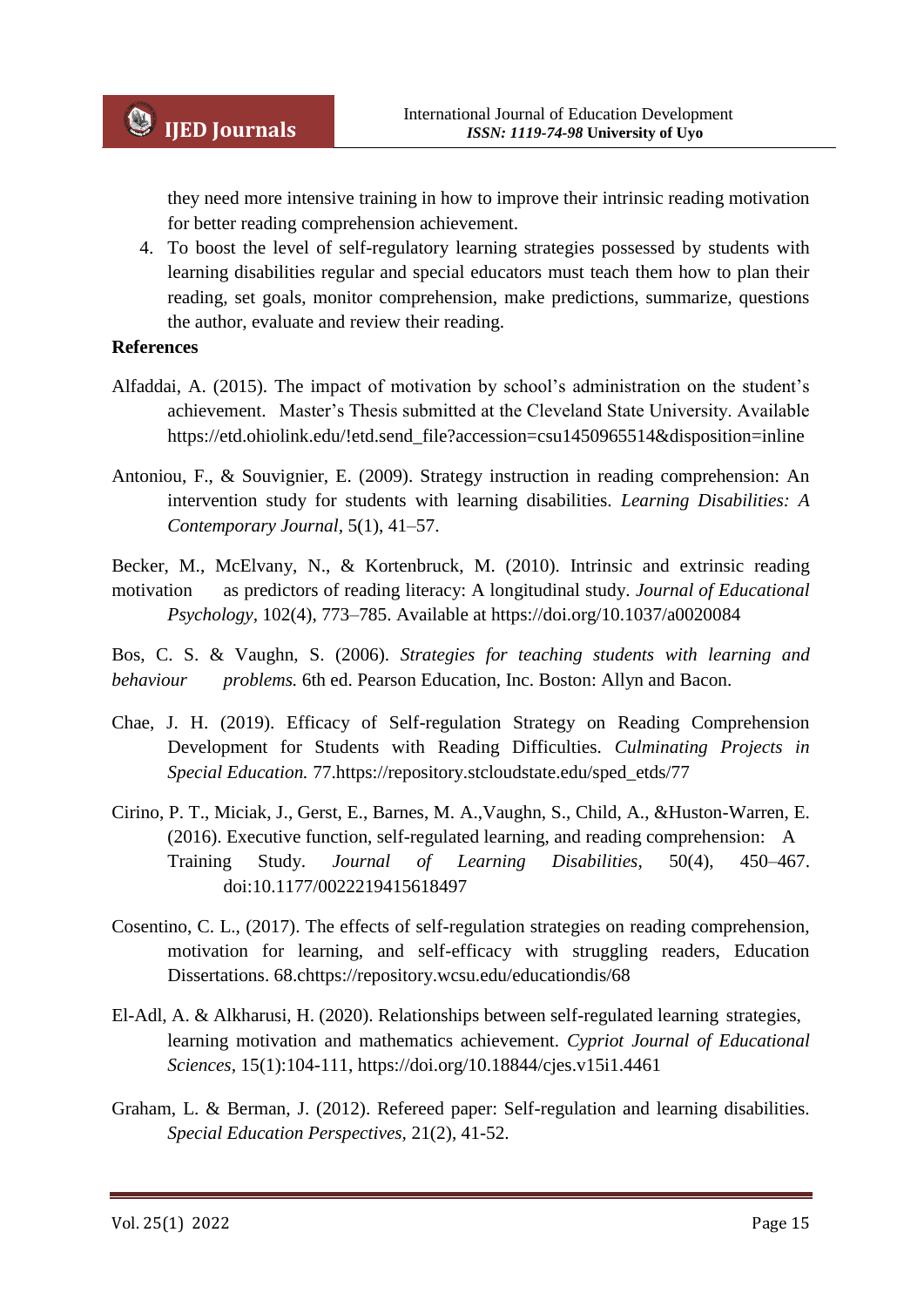- Herriot, C. (2004). Screening Checklist for Suspected Learning Disabilities Profile Sheet, University of Guelph, Guelph, Ontario. Available at http://froshability.com/images/Conestoga\_Learning\_Disability\_Screener.pdf
- Ho, E. S. C. (2004). Self-regulated learning and academic achievement of Hong Kong secondary school students. *Educ. J.,* 32, 87–107. Retrieved on January 20, 2021 from https://citeseerx.ist.psu.edu/viewdoc/download?doi=10.1.1.462. 1439&rep=rep1&type=pdf
- Khan, T., Sani, A., & Shaik-Abdulllah, S. (2017). Motivation to Read in a Second Language: A Review of Literature. *International Journal of Research in English Education,* 2, 41- 50. DOI -10.29252/ijree.2.4.41
- Mason, L. H. (2013). Teaching students who struggle with learning to think before, while, and after reading: Effects of self-regulated strategy development instruction. *Reading & Writing Quarterly,* 29(2):124–144.

McGeown, S. P., Norgate, R., & Warhurst, A. (2012). Exploring intrinsic and extrinsic reading motivation among very good and very poor readers. *Educational Research,* 54(3), 309– 322. doi:10.1080/00131881.2012.710089

- Melekoglu, M. A., & Wilkerson, K. L. (2013). Motivation to read: How does it change for struggling readers with and without disabilities? *International Journal of Instruction*  6(1), 77-88. Available at https://files.eric.ed.gov/fulltext/ED539840.pdf
- Ormrod, J. E. (2006). *Educational psychology: Developing learners* (5th ed.), Upper Saddle River, NJ. Merrill Prentice Hall.
- Parker, R. (2015). *Self-regulatory reading comprehension strategy.* Louisiana State University. Baton Rouge: Non Published Report.
- Parker, R.L., (2016). The contribution of self-regulation to reading comprehension in adolescent learners" LSU Doctoral Dissertations. 3262.https://digitalcommons.lsu.edu/gradschool\_dissertations/3262
- Pintrich, P. R., Smith, D. A., Garcia, T., & McKeachie, W. J. (1993). Reliability and predictive validity of the motivated strategies for learning questionnaire (MSLQ). *Educational and Psychological Measurement,*53(3),801-813.
- Schaffner, E., & Schiefele, U. (2016). The contributions of intrinsic and extrinsic reading motivation to the development of reading competence over summer vacation. *Reading Psychology*, 37:917– 941. DOI: 10.1080/02702711.2015.1133465